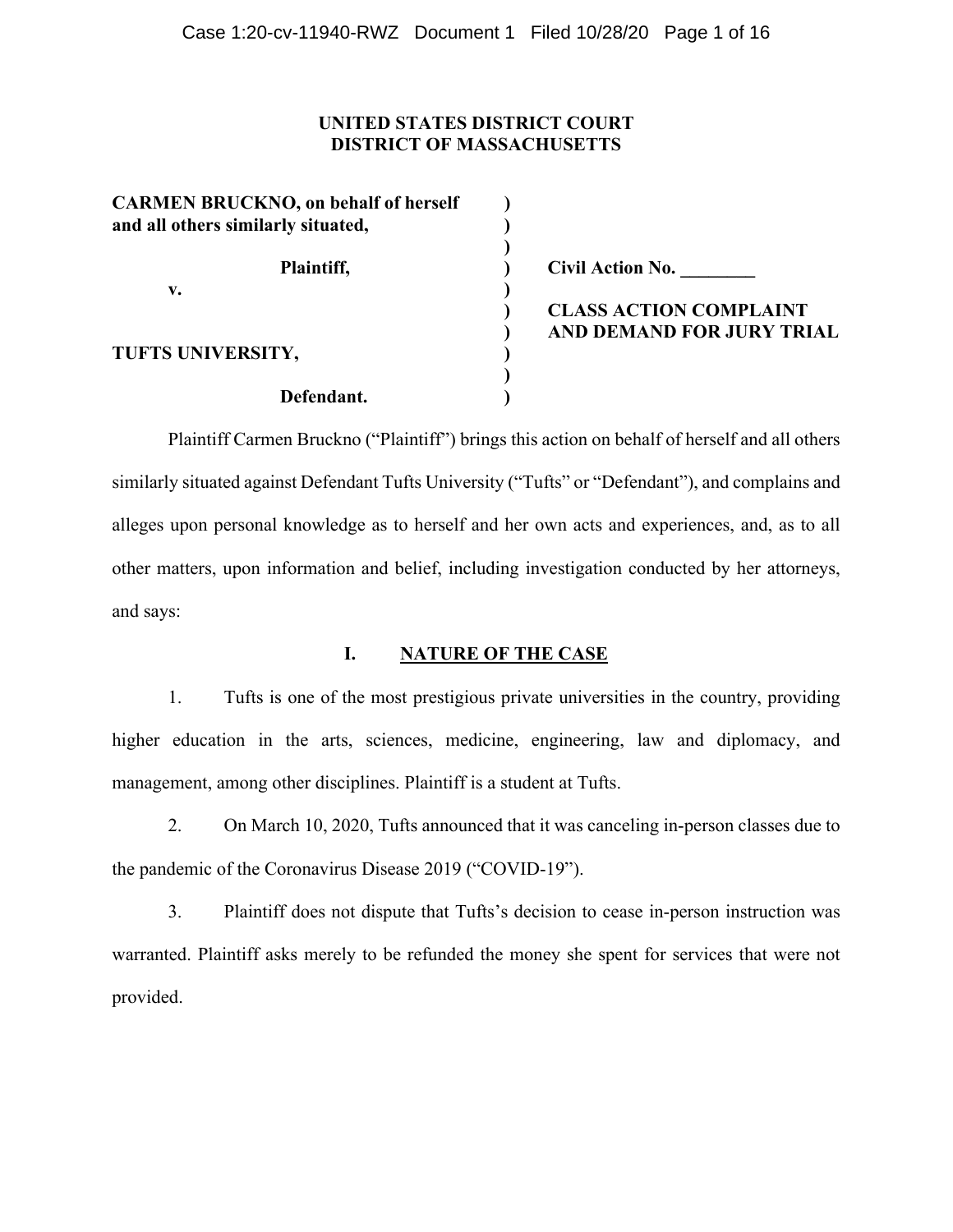#### Case 1:20-cv-11940-RWZ Document 1 Filed 10/28/20 Page 2 of 16

4. For the Spring 2020 semester, Tufts charged undergraduate students \$28,617 in tuition alone. For the 2020-2021 academic year, tuition, fees, room and board and other expenses were calculated at approximately \$79,000.

5. Prior to its March 2020 announcement that it would cease in-person instruction and effectively close the campus for the rest of the Spring 2020 semester, Tufts permitted online education for only some courses in only some schools. In fact, for its undergraduate students, Tufts prohibited students from taking more than 15 semester hour units online.<sup>1</sup>

6. After its March 2020 announcement, Tufts canceled three days of classes (March 13, March 23, and March 24), and moved substantially all of the remaining classes online. Many classes were canceled for the rest of the semester, and not taught even online. In either case, students like Plaintiff were forced to forego the remaining semester of promised in-class instruction.

7. Though Tufts could no longer provide the remaining classroom/direct faculty instruction after shuttering the university in early March, Tufts still demanded that students pay the full tuition price.

8. While the effects of the COVID-19 crisis are shared by all individuals and institutions across the country, Tufts has failed to apportion the burden in an equitable manner or consistent with its obligations as an educational institution.

9. Tufts is not entitled, by either contract or equitable principles, to pass the entire cost of its COVID-19 related closure to its students and their families. Plaintiff and the putative Class are entitled to a partial refund of the tuition, fees, and other related payments for in-person

<sup>1</sup> Tufts Academic Credit Policies Before and After 2018, *available at* https://students.tufts.edu/sites/default/files/UpdatesAAAcreditpolicycomparisonGRID.pdf (last viewed October 22, 2020).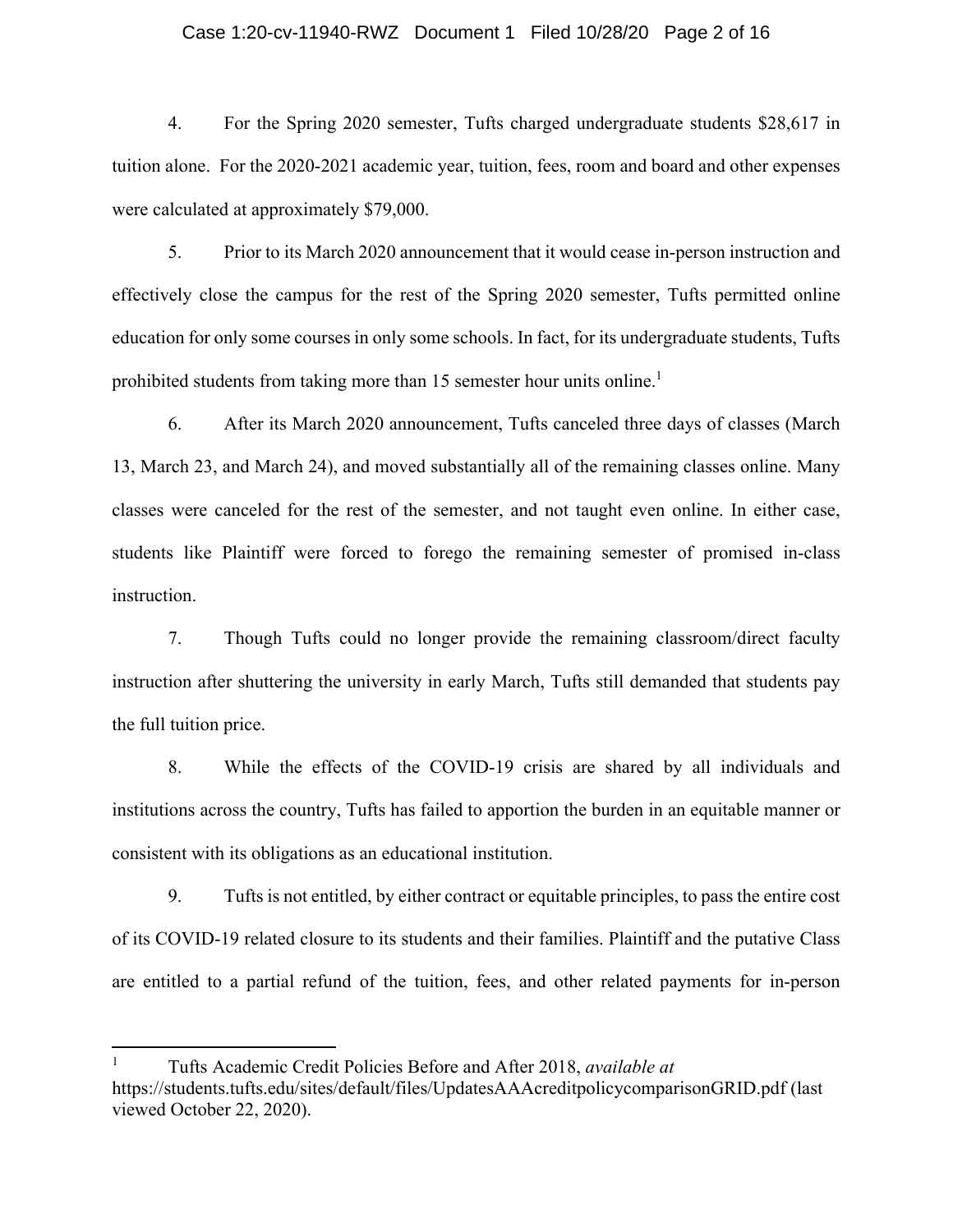#### Case 1:20-cv-11940-RWZ Document 1 Filed 10/28/20 Page 3 of 16

educational services, access to facilities, and/or related opportunities for which they paid that Tufts did not provide.

10. Online classes cannot replicate the full academic opportunities and experiences of in-person instruction. Remote learning options cannot replace the comprehensive educational experience promised by Tufts. Access to facilities, materials, laboratories, faculty, student collaboration, and the opportunity for on-campus living, school events, dialogue, feedback and critique are essential to the educational experience.

11. Plaintiff and the putative Class contracted and paid for a robust education and full experience of academic life on Tufts's campus; remote online learning cannot provide the same value as in-person education.

12. As a result, Tufts has financially damaged Plaintiff and the putative Class members. Plaintiff brings this suit because Plaintiff and the Class members did not receive the full value of the services for which they paid. They lost the benefit of their bargain and/or suffered out-ofpocket loss. They are entitled to recover compensatory damages, trebling where permitted, and attorneys' fees and costs.

13. Plaintiff seeks, for herself and the putative Class members, a return of a prorated portion of the tuition, fees and other related costs, proportionate to the diminished value of online classes and the amount of time in the Spring 2020 and following semesters when Tufts ceased inperson classes, campus services and access to campus facilities, continuing through to such time as Tufts reinstates in-person classes.

#### **II. JURISDICTION AND VENUE**

14. The Court has original jurisdiction of this action pursuant to the Class Action Fairness Act, 28 U.S.C. § 1332(d), because at least one member of the Class, as defined below, is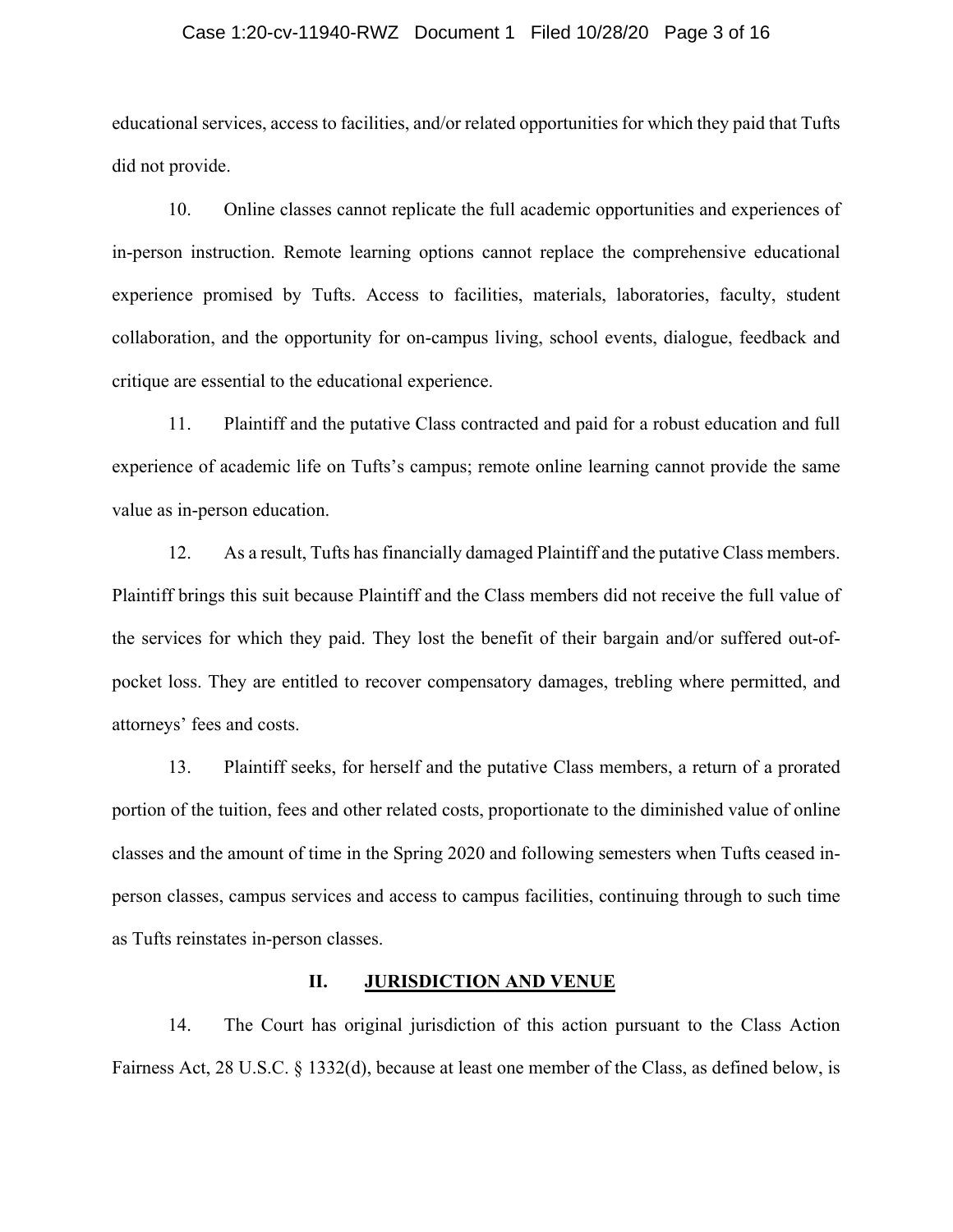#### Case 1:20-cv-11940-RWZ Document 1 Filed 10/28/20 Page 4 of 16

a citizen of a different state than Defendant, there are more than 100 members of the Class, and the aggregate amount in controversy exceeds five million dollars (\$5,000,000.00), exclusive of interest and costs.

15. The vast majority of Tufts students are not citizens of Massachusetts.<sup>2</sup>

16. Venue is proper in this Court pursuant to 28 U.S.C. § 1391 because Tufts is headquartered in this district.

17. The Court has personal jurisdiction over Tufts because Tufts is headquartered in this district, because many of the acts and transactions giving rise to this action occurred in this district, and because Tufts conducts substantial business in this district.

## **III. PARTIES**

18. Plaintiff Carmen Bruckno is a citizen and resident of the State of Pennsylvania. Plaintiff was enrolled as a full-time student for the Spring 2020 academic semester at Defendant Tufts University. Tufts charged the Plaintiff \$28,617 in tuition for the Spring 2020 semester.

19. Defendant Tufts University is a private educational institution that offers programs at eleven constituent schools. Tufts had a total enrollment of approximately 10,919 full-time students at the start of the Fall 2019 semester. As of June 2019, Tufts reportedly had an endowment of \$1.98 billion.

<sup>2</sup> Tufts 2019-2020 Fact Book at 25-27, *available at* https://provost.tufts.edu/institutionalresearch/files/Fact-Book-2019-20.pdf (last viewed October 21, 2020).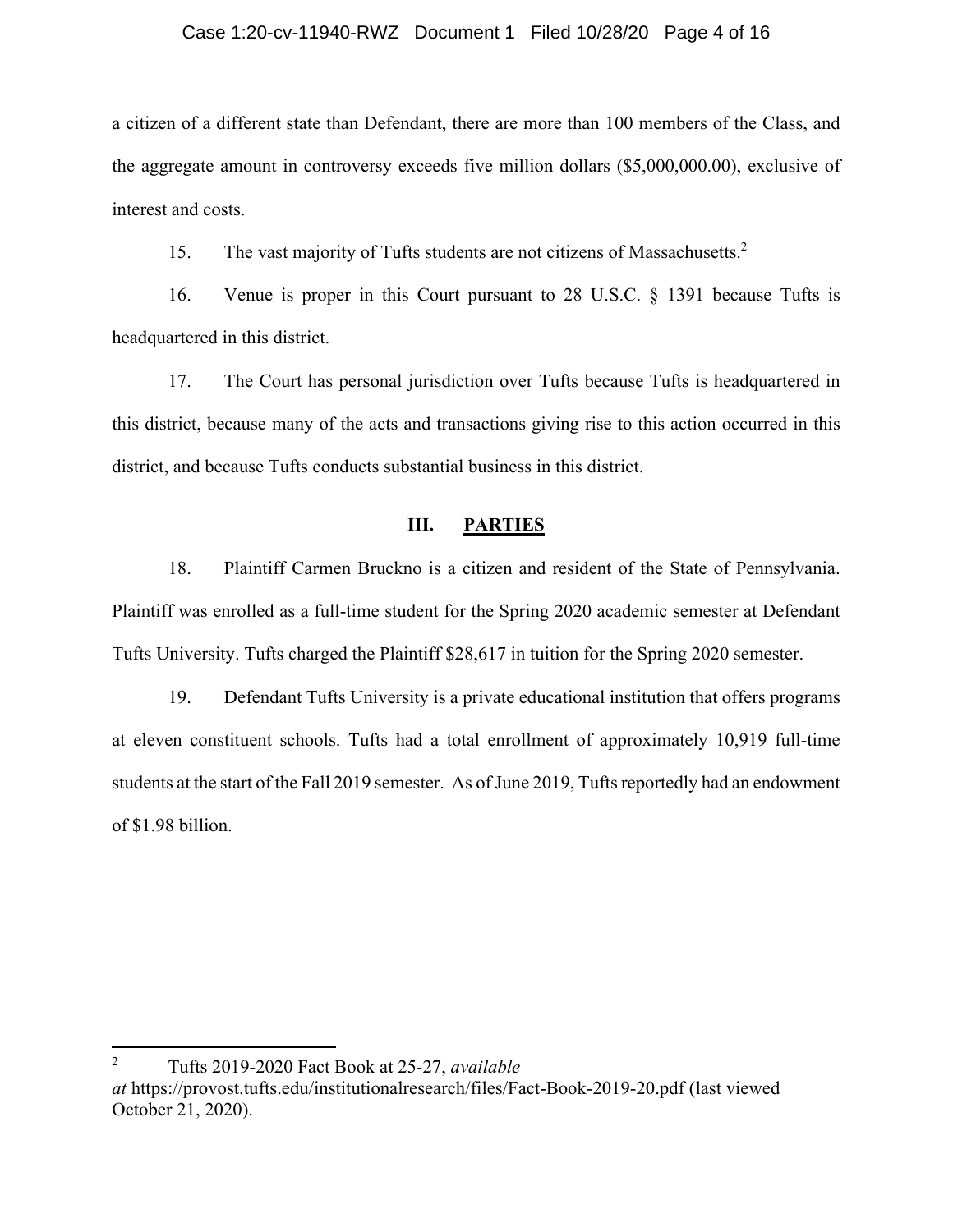### **IV. FACTUAL ALLEGATIONS**

## **A. Contract Terms**

20. Plaintiff and Class members entered into an express or implied contract with Tufts whereby, in exchange for the payment of tuition, fees and other related costs, Tufts would provide an agreed-upon number of classes through in-person instruction and access to physical resources and school facilities such as libraries, laboratories, and classrooms.<sup>3</sup>

21. For each class taken, Tufts promised to provide the education specified in the course catalog and course syllabus, including the time and physical location of the in-person instruction. An example of such a promise is below:<sup>4</sup>

#### Intro To Philosophy  $\bullet$ . PHIL-0002

The major types of philosophical thought and the central problems of philosophy are presented through study of some classic texts of the great philosophers. Offered each term. (May be used to satisfy the second half of the college writing requirement by students with credit for ENG 1.) Formerly PHIL 0001. Students may not receive credit for both PHIL 0001 and PHIL 0002.

| <b>LECTURE</b>                                                                                                    |                                     |                             |          |                 |                                                                      |                                                                                     |               |               |
|-------------------------------------------------------------------------------------------------------------------|-------------------------------------|-----------------------------|----------|-----------------|----------------------------------------------------------------------|-------------------------------------------------------------------------------------|---------------|---------------|
| <b>Section</b>                                                                                                    |                                     | Class No.<br><b>Session</b> |          |                 | Day, Times and Locations                                             | <b>Faculty</b>                                                                      | <b>Credit</b> | <b>Status</b> |
| 24755<br>$14 - LEC$<br>Details $\sim$                                                                             |                                     | Regular                     |          |                 | Mo, We 3:00PM - 4:15PM<br>Miner Hall, Room 225<br>Medford/Somerville |                                                                                     | 3             | 0             |
| <b>Meeting Dates</b><br>01/15/2020 - 04/27/2020<br><b>Class Attributes</b><br>Career<br><b>AS&amp;E Undergrad</b> |                                     |                             |          |                 |                                                                      |                                                                                     |               |               |
|                                                                                                                   |                                     |                             |          |                 |                                                                      | BFA-Humanities, College Writing II, LA-Distribution-Humanities, SoE-HASS-Humanities |               |               |
|                                                                                                                   |                                     |                             |          |                 |                                                                      |                                                                                     |               |               |
| <b>Textbook</b>                                                                                                   |                                     | <b>Textbook</b> info        |          |                 |                                                                      |                                                                                     |               |               |
| Grading                                                                                                           |                                     | Graded                      |          |                 |                                                                      |                                                                                     |               |               |
| <b>Enrollment Regs</b>                                                                                            | None<br><b>Repeat for Credit No</b> |                             |          |                 |                                                                      |                                                                                     |               |               |
|                                                                                                                   |                                     |                             |          |                 |                                                                      |                                                                                     |               |               |
| <b>Allow Multiple</b><br><b>Enroll in Term</b>                                                                    |                                     | <b>No</b>                   |          |                 |                                                                      |                                                                                     |               |               |
| <b>Total Units</b><br>Allowed                                                                                     |                                     | 3                           |          |                 |                                                                      |                                                                                     |               |               |
| Total<br><b>Completions</b><br>Allowed                                                                            |                                     | 1                           |          |                 |                                                                      |                                                                                     |               |               |
| <b>Instruction Mode</b>                                                                                           |                                     | In Person                   |          |                 |                                                                      |                                                                                     |               |               |
| <b>Class Availability</b>                                                                                         |                                     |                             | Capacity | <b>Enrolled</b> | Available<br><b>Seats</b>                                            |                                                                                     |               |               |
| Enrollment                                                                                                        |                                     |                             | 10       | 10              | 0                                                                    |                                                                                     |               |               |
| <b>Wait List</b>                                                                                                  |                                     |                             | 5        | $\mathbf{0}$    | 5                                                                    |                                                                                     |               |               |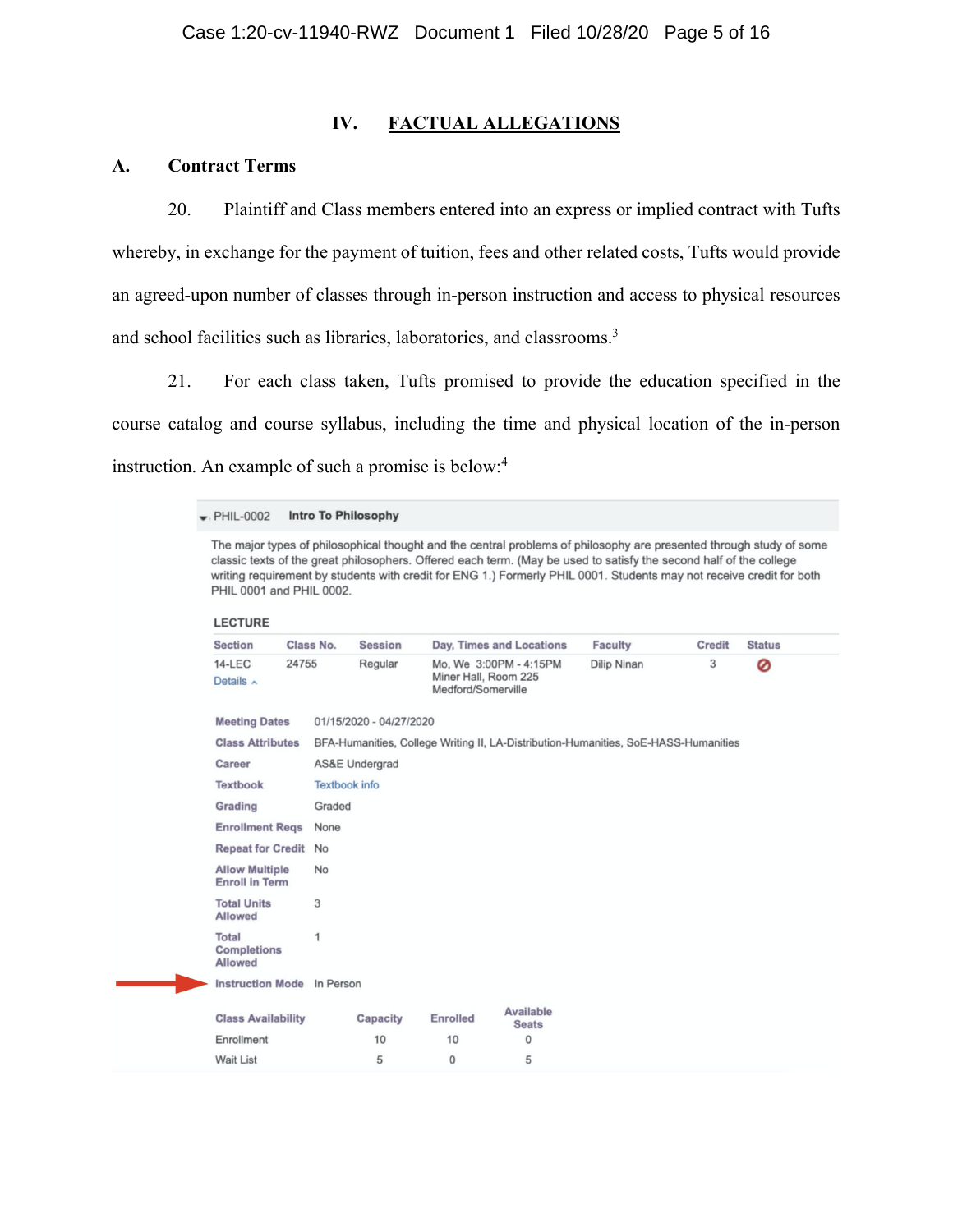22. Tufts prohibits changes in course formats unless they are approved by the school's curricular committee.

23. Plaintiff accepted Tufts's offer.

24. Plaintiff paid (or ensured payment to) Tufts the amounts it requested for tuition and

fees.

25. Plaintiff substantially performed her contractual obligations. Tufts did not.

# **B. Closure of Campus and Suspension of In-Person Education**

26. On March 10, 2020, while students were on spring recess, Tufts announced it was canceling classes March 13, 23, and 24, and thereafter moving all or substantially all classes online for the remainder of the Spring 2020 semester. Tufts subsequently effectively closed the campus to students for the remainder of the semester.

27. Though all in-person instruction effectively ended on March 10, 2020, some classes

<sup>3</sup> Tuition for the 2019-2020 academic year is available in Tufts 2019-2020 Fact Book, *available at* https://provost.tufts.edu/institutionalresearch/files/Fact-Book-2019-20.pdf (last viewed October 21, 2020). Tuition for the 2020-2021 academic year is available on the website for the Tufts school.

<sup>4</sup> Tufts Student Information System, *available at* https://sis.uit.tufts.edu. The example provided is available at

https://sis.uit.tufts.edu/psp/paprd/EMPLOYEE/EMPL/h/?tab=TFP\_CLASS\_SEARCH&PORTA LPARAM\_PTCNAV=TFP\_CLS\_SEARCH\_BETA&EOPP.SCNode=EMPL&EOPP.SCPortal= EMPLOYEE&EOPP.SCName=TFP\_GUEST&EOPP.SCLabel=Tufts%20Course%20Catalogs& EOPP.SCFName=TFP\_COURSE\_CATALOGS&EOPP.SCSecondary=true&EOPP.SCPTfname =TFP\_COURSE\_CATALOGS&FolderPath=PORTAL\_ROOT\_OBJECT.TFP\_TUFTS.TFP\_G UEST.TFP\_COURSE\_CATALOGS.TFP\_CLS\_SEARCH\_BETA&IsFolder=false#search\_result s/term/2202/career/ALL/subject/course/attr/keyword/instructor (last viewed October 16, 2020) (left arrow added for emphasis).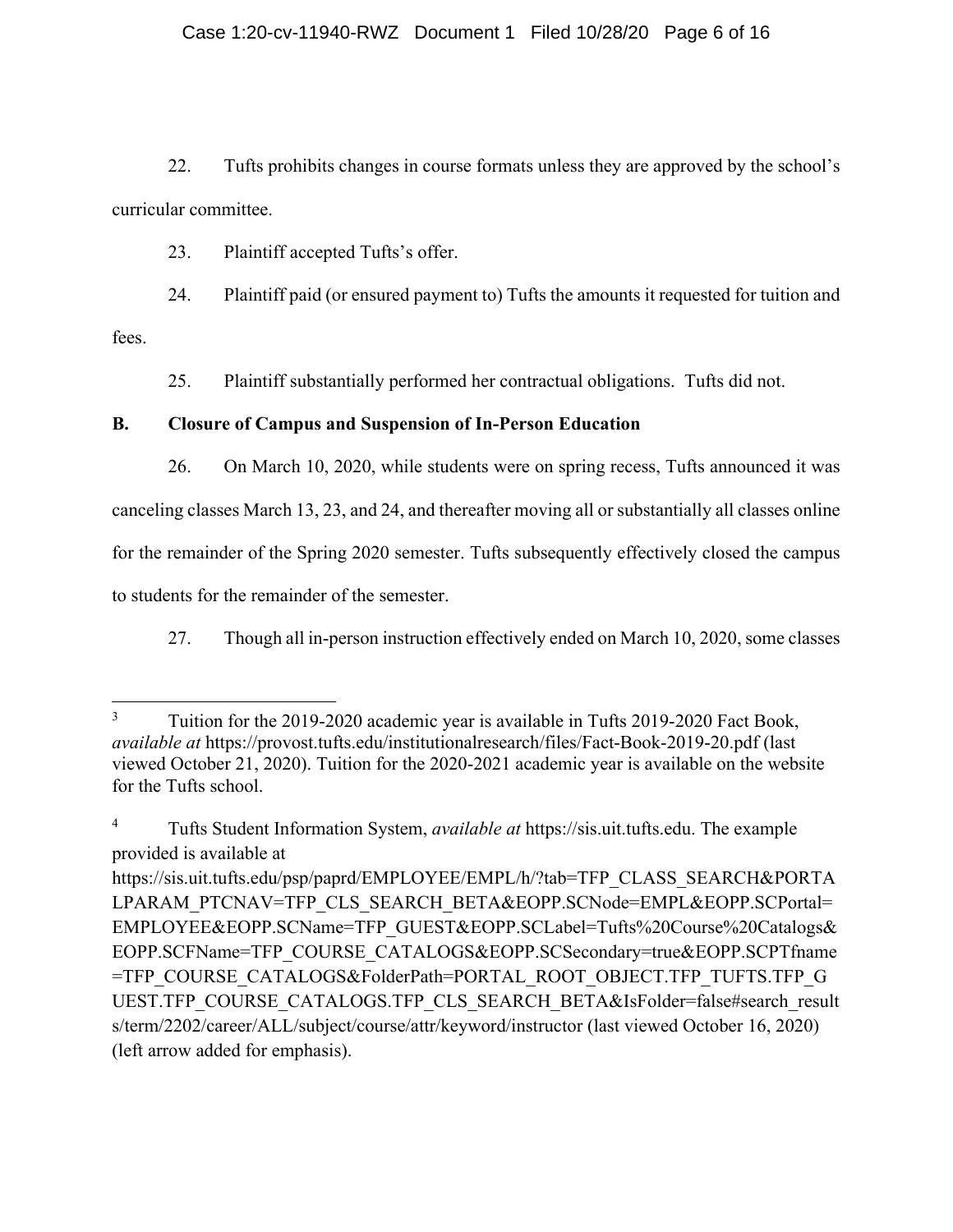#### Case 1:20-cv-11940-RWZ Document 1 Filed 10/28/20 Page 7 of 16

were taught in an online format beginning March 25. Even students with concentrations in areas where in-person instruction is especially crucial (such as music, theatre, and the sciences), Tufts provided either no instruction or only remote, online instruction.

28. As a result of the closure of Tufts's campuses and facilities, Tufts has failed to deliver the educational services, facilities, access and/or opportunities for which Plaintiff and the putative Class contracted and paid, either directly or through a third-party on their behalf.

29. Tufts subsequently announced that substantially all of its Fall 2020 classes would be taught online, and that on-campus life would be drastically reduced with the vast majority of faculty and staff continuing to work remotely into the foreseeable future.

30. Though Plaintiff and members of the Class paid Tufts tuition in exchange for a full semester of in-person education, Tufts ceased to provide the in-person education it promised, and thus has failed to uphold its side of the agreement. Nonetheless, Tufts insists that students uphold their side of the agreement, and refuses to refund tuition and related expenses.

31. In so doing, Tufts is attempting to replace the irreplaceable – on-campus life at an elite university – with "virtual learning" via online classes, and is attempting to pass off this substitute educational experience as the same as or just as good as full participation in the university's academic life.

32. Plaintiff and members of the Class paid Tufts tuition in reliance on its promise of teaching the courses for which she registered in the promised "In Person" course format and with in-person facility access. Plaintiff did not choose to attend and/or pay tuition for online courses.

#### **B. Inferiority of Online Educational Experience**

33. At least one academic study found that "[o]nline courses do less to promote academic success than do in person courses." The study found that: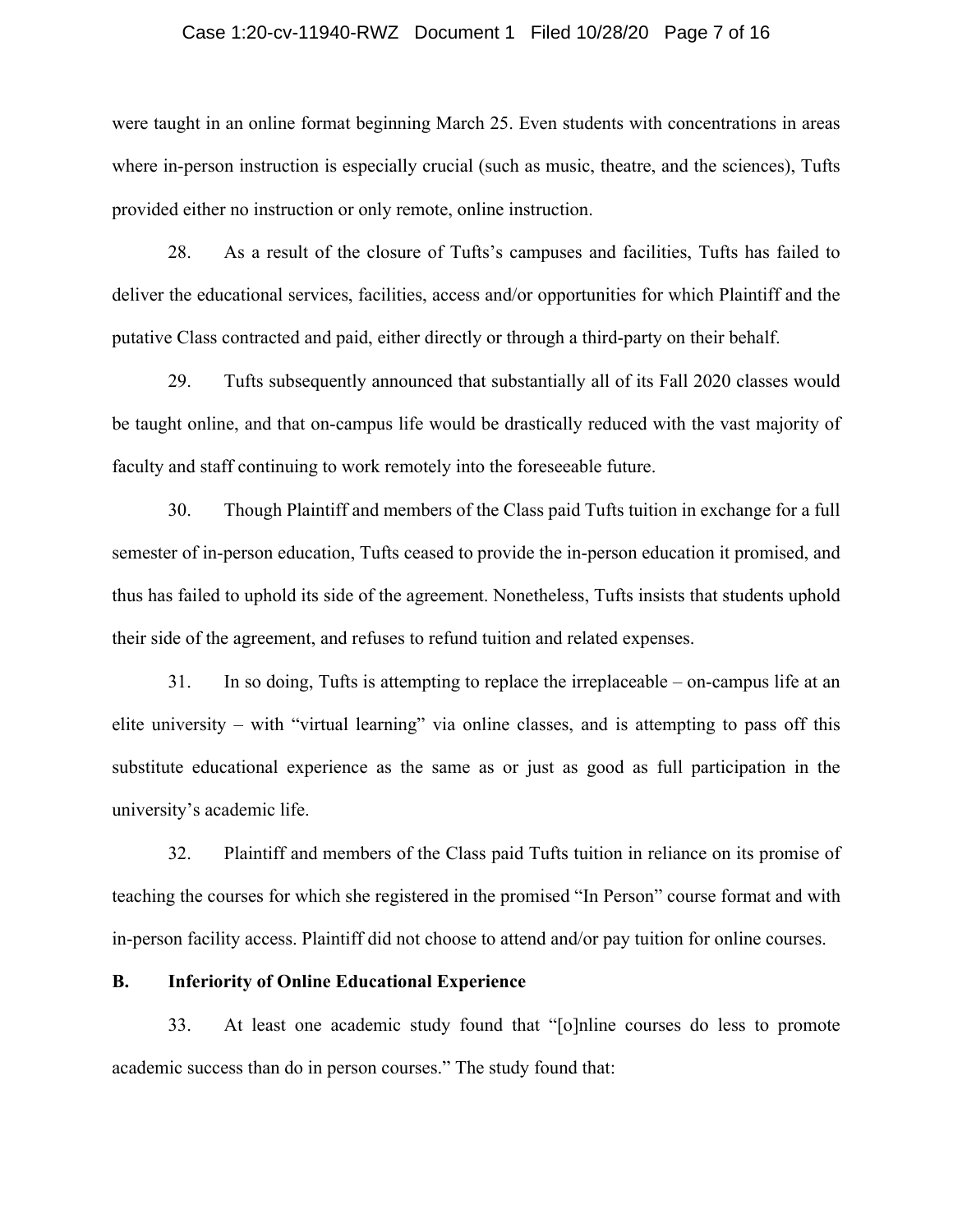- a) Taking a course online reduced student achievement in that course by .44 points on the traditional four-point grading scale, a full one-third of a standard deviation;
- b) Specifically, students taking the in-person course earned roughly a B- (2.8 GPA) versus a C (2.4 GPA) for students taking an online version of the same course;
- c) Taking a course online also reduces future grades by 0.42 points for courses taken in the same subject area in the following semester;
- d) Taking an online course reduced the probability of the student remaining enrolled in the university a year later by over ten percentage points.

Eric P. Bettinger *et al., Virtual Classrooms: How Online College Courses Affect Student Success*, AMERICAN ECONOMIC REVIEW, Vol. 107, No. 9, p. 2857.

34. Tufts's move to online-only classes deprived students of the opportunity to benefit from a wide variety of academic and student events, on-campus entertainment, facilities, and athletic programs, which provided considerable value to Plaintiff and the Class members.

35. The significance of in-person learning and interaction with faculty as the lifeblood of the campus and university experience is evident in the emphasis it is given in the Tufts course catalog and degree requirements.

36. Tufts further emphasizes the importance of in-person education through other school policies. For example, Tufts permits students to transfer credits from other institutions, so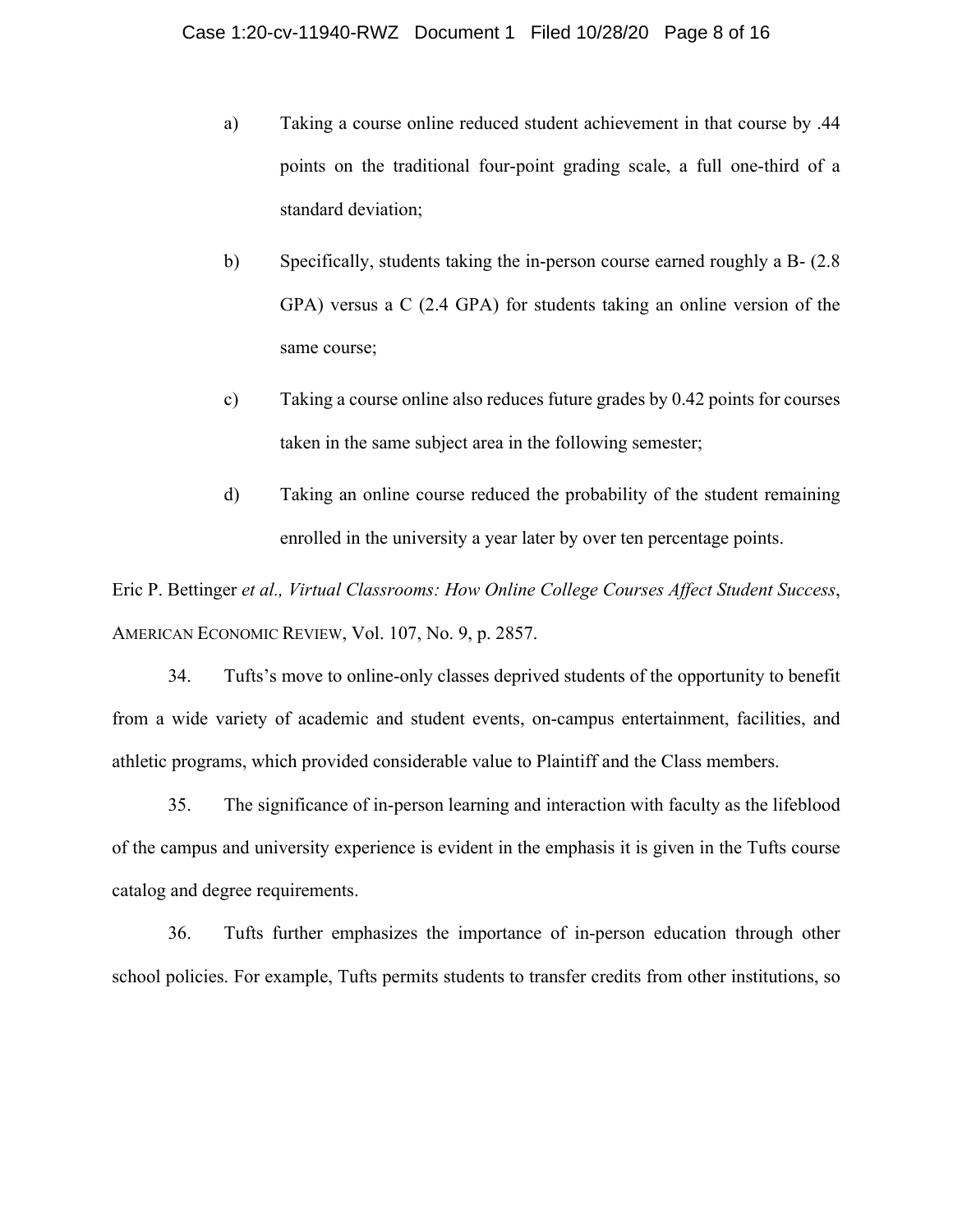#### Case 1:20-cv-11940-RWZ Document 1 Filed 10/28/20 Page 9 of 16

long as the courses were not for online courses.<sup>5</sup> And prior to COVID-19, Tufts severely restricted the number of courses its students may take in an online format.<sup>6</sup>

37. The online learning options Tufts provided following its March 2020 COVID-19 announcement, though consistent with safety measures, cannot provide the academic and collegiate experience Tufts itself extolls as its signatures.

38. In-person education is more valuable and desirable than online education.

39. Before COVID-19, Tufts offered a handful of online degrees, and charged the same in tuition as its in-person degree. However, enrollment numbers demonstrate how few students agreed that online programs were worth as much as in-person programs. For the 2018-2019 academic year, for example, Tufts reported to the National Center for Education Statistics that 11,263 students took no online classes, only 184 students took all online classes, and only 139 took some online classes.

#### **D. Damages**

40. Through this lawsuit Plaintiff seeks, for herself and Class members, Defendant's disgorgement of the pro-rated portion of tuition and fees, proportionate to the amount of time that remained in the Spring 2020 semester when classes moved online and campus services ceased being provided, accounting for the diminished value of online learning, as well as for each subsequent semester, continuing until Tufts resumes in-person classes. Plaintiff seeks return of these amounts on behalf of herself and the Class as defined below.

6 Tufts Academic Credit Policies Before and After 2018, *available at* https://students.tufts.edu/sites/default/files/UpdatesAAAcreditpolicycomparisonGRID.pdf (last viewed October 22, 2020).

<sup>5</sup> "Tufts does not accept transfer credits for internships nor for online courses." Tufts 2020- 2021 Bulletin, *available at* https://students.tufts.edu/registrar/bulletin/2020-2021-academicpolicies-and-procedures/general-undergraduate-information (last viewed October 22, 2020).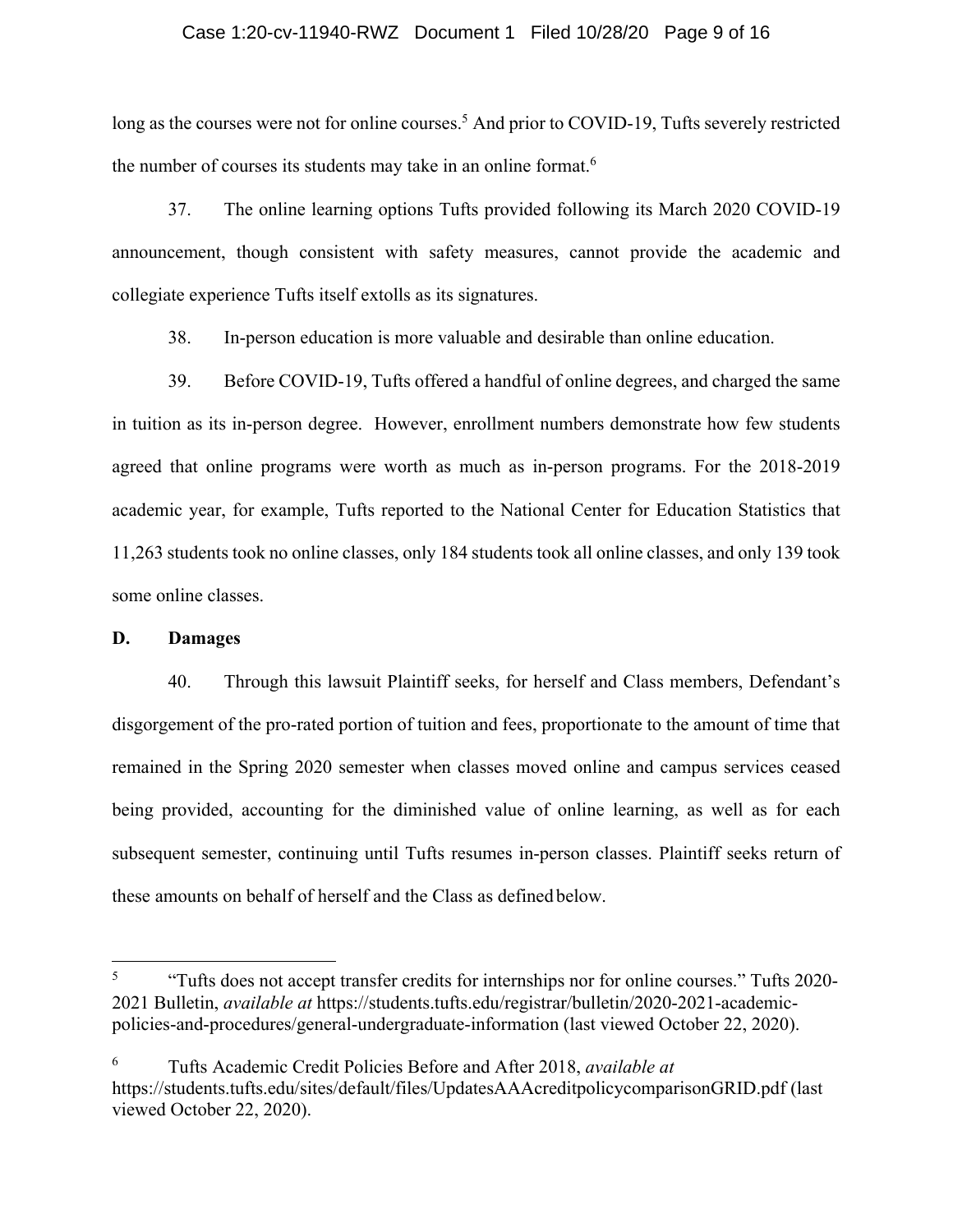#### Case 1:20-cv-11940-RWZ Document 1 Filed 10/28/20 Page 10 of 16

41. Plaintiff also seeks damages relating to Tufts's passing off an online, "virtual" college experience as similar in kind to full immersion in the academic life of a college campus.

## **V. CLASS ACTION ALLEGATIONS**

42. Plaintiff seeks to represent a Class defined as:

Any person who paid or caused to be paid tuition and/or fees to attend Tufts University when classes and/or coursework were limited in whole or in part to online attendance as a result of or in connection with COVID-19 (the "Class").

Specifically excluded from the Class are Tufts, its officers, directors, trustees and agents, the judge assigned to this action, and any member of the judge's immediate family.

43. Subject to additional information obtained through further investigation and discovery, the foregoing definition of the Class may be expanded or narrowed by amendment or amended complaint.

44. **Numerosity.** The members of the Class are geographically dispersed throughout the United States and are so numerous that individual joinder is impracticable. Upon information and belief, Plaintiff reasonably estimates that there are thousands of members in the Class. Although the precise number of Class members is unknown to Plaintiff at this time, the true number of Class members is known by Defendant and may be determined through discovery. Class members may be notified of the pendency of this action by mail and/or publication through the distribution records of Defendant and third-party retailers and vendors.

45. **Existence and predominance of common questions of law and fact.** Common questions of law and fact exist as to all members of the Class and predominate over any questions affecting only individual Class members. These common legal and factual questions include, but are not limited to, the following: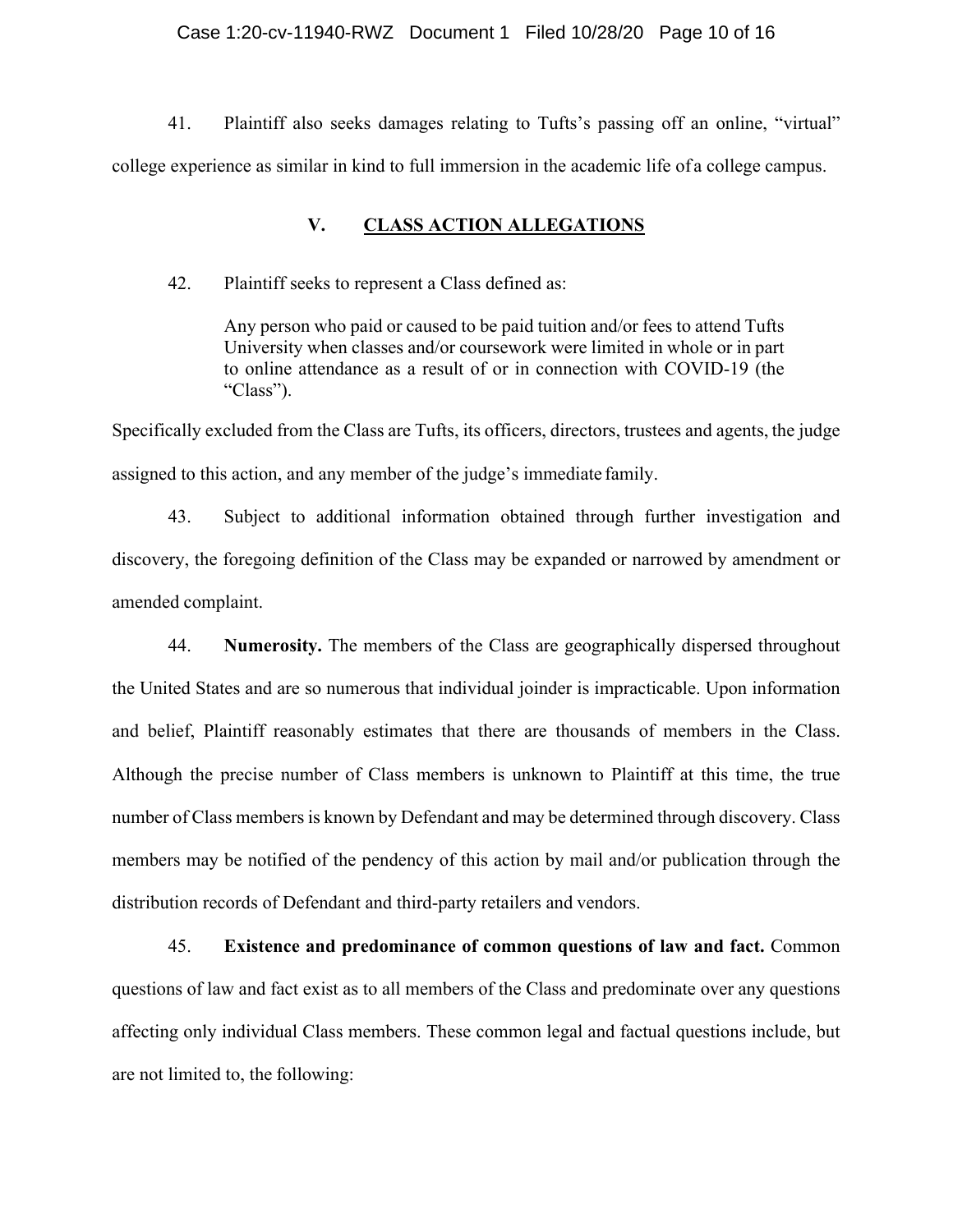- a) whether Tufts accepted money from Class members in exchange for the promise to provide services;
- b) whether Tufts provided the services for which Class members contracted;
- c) whether Class members are entitled to a refund for that portion of the tuition and fees that was contracted for services that Tufts did not provide;
- d) whether Tufts is liable to Plaintiff and the Class for unjust enrichment.

46. **Typicality.** Plaintiff's claims are typical of the claims of the other members of the Class in that, among other things, all Class members were similarly situated and were comparably injured through Defendant's wrongful conduct as set forth herein. Further, there are no defenses available to Defendant that are unique to Plaintiff.

47. **Adequacy of Representation.** Plaintiff will fairly and adequately protect the interests of the Class. Plaintiff has retained counsel that is highly experienced in complex class action litigation, and Plaintiff intends to vigorously prosecute this action on behalf of the Class. Furthermore, Plaintiff has no interests that are antagonistic to those of the Class.

48. **Superiority.** A class action is superior to all other available means for the fair and efficient adjudication of this controversy. The damages or other financial detriment suffered by individual Class members are relatively small compared to the burden and expense of individual litigation of their claims against Defendant. It would, thus, be virtually impossible for the Class on an individual basis, to obtain effective redress for the wrongs committed against them. Furthermore, even if Class members could afford such individualized litigation, the court system could not. Individualized litigation would create the danger of inconsistent or contradictory judgments arising from the same set of facts. Individualized litigation would also increase the delay and expense to all parties and the court system from the issues raised by this action. By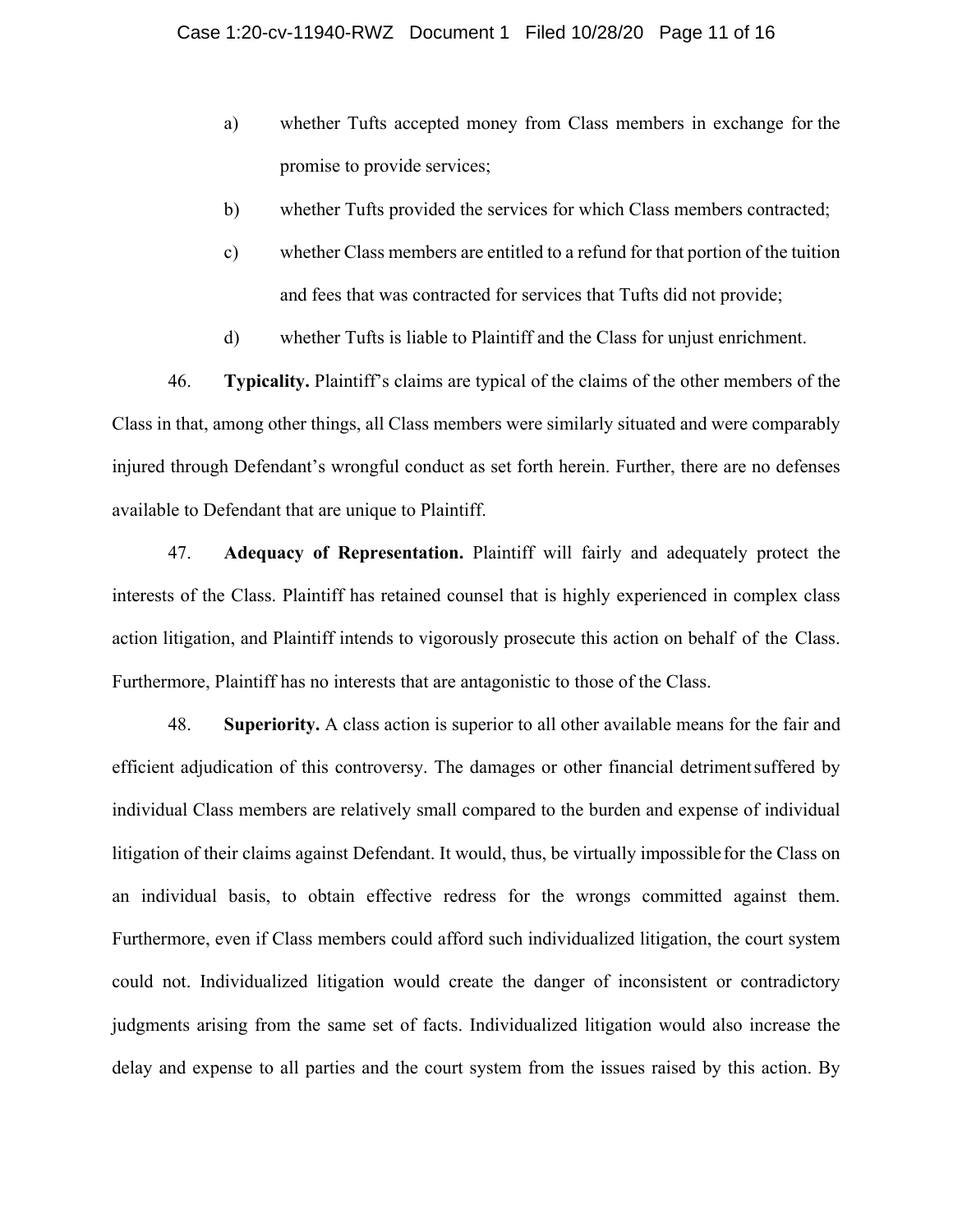#### Case 1:20-cv-11940-RWZ Document 1 Filed 10/28/20 Page 12 of 16

contrast, the class action device provides the benefits of adjudication of these issues in a single proceeding, economies of scale, and comprehensive supervision by a single court, and presents no unusual management difficulties under the circumstances.

- 49. In the alternative, the Class may also be certified because:
	- a) the prosecution of separate actions by individual Class members would create a risk of inconsistent or varying adjudications with respect to individual Class members that would establish incompatible standards of conduct for the Defendant; and/or
	- b) the prosecution of separate actions by individual Class members would create a risk of adjudications with respect to them that would, as a practical matter, be dispositive of the interests of other Class members not parties to the adjudications, or substantially impair or impede their ability to protect their interests; and/or
	- c) Tufts has acted or refused to act on grounds generally applicable to the Class as a whole, thereby making appropriate final declaratory and/or injunctive relief with respect to the members of the Class as a whole.

## **COUNT I Breach of Contract**

50. Plaintiff restates, realleges and incorporates by reference the allegations contained in all preceding paragraphs of this Complaint as if fully set forth herein.

51. Plaintiff brings this claim individually and on behalf of the members of the Class against Tufts.

52. Through its student and faculty policies, course catalog, course schedule, admission agreement and payment of tuition and fees, and other items alleged above, Plaintiff and each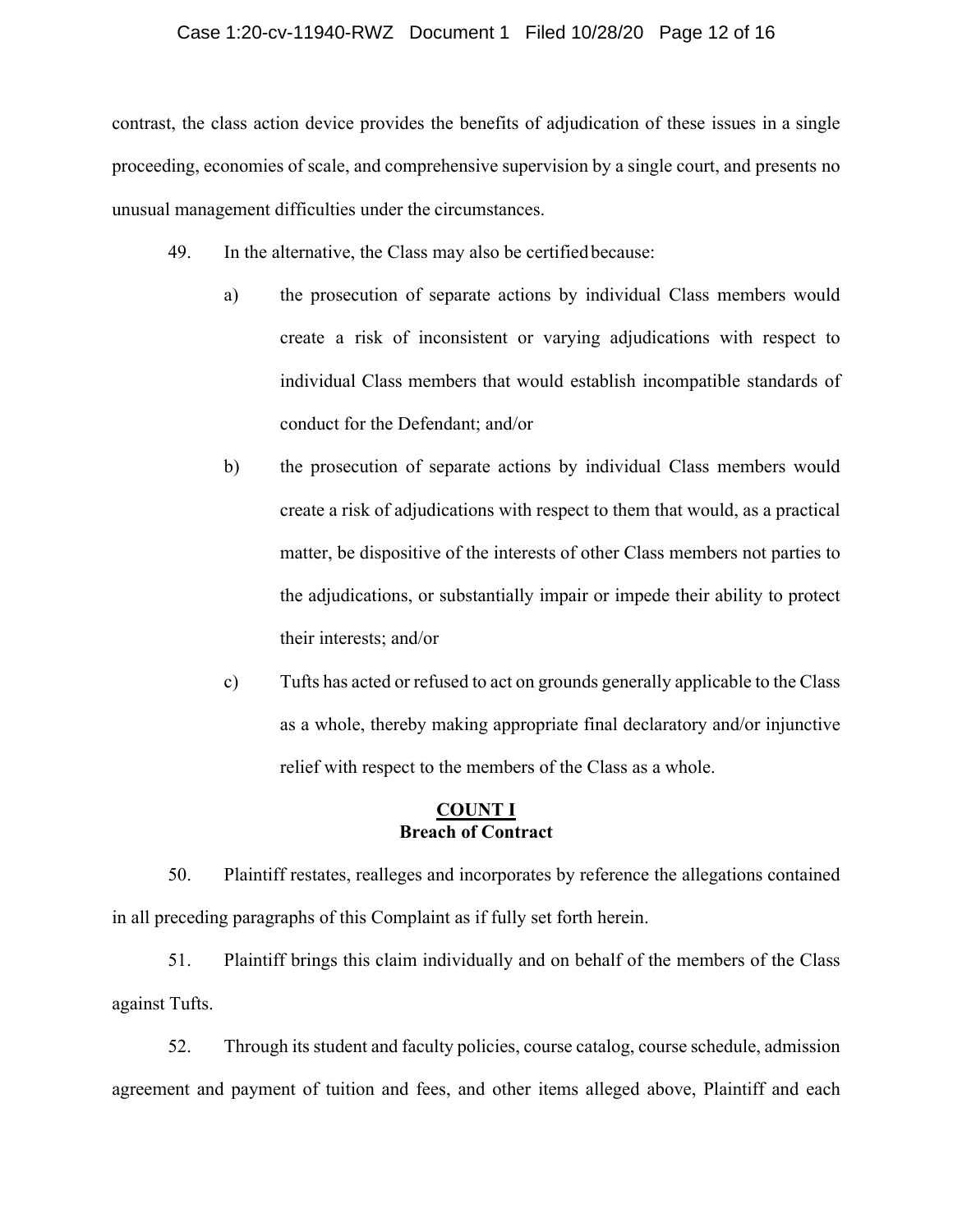#### Case 1:20-cv-11940-RWZ Document 1 Filed 10/28/20 Page 13 of 16

member of the Class entered into a binding contract with Tufts.

53. As part of the contract, and in exchange for the aforementioned consideration, Tufts promised to provide in-person education services, including in-person instruction and access to on-campus resources, for the full duration of the Spring 2020 semester, and continuing into the 2020-2021 academic year.

54. Plaintiff and Class members fulfilled their end of the bargain when they paid (or caused to be paid) monies due for tuition, fees and related expenses.

55. Tufts has failed to provide the contracted-for services and has otherwise not performed under the contract as set forth above. Tufts has retained monies paid by Plaintiff and the Class and refuses to issue tuition adjustments or any other type of refund or reimbursement.

56. Plaintiff and members of the Class have suffered damage as a direct and proximate result of Tufts's breach, including but not limited to deprivation of the education, experience, and services that they were promised and for which they have already paid.

57. As a direct and proximate result of Tufts's breach, Plaintiff and the Class are entitled to damages, to be decided by the trier of fact in this action, to include but not be limited to reimbursement of certain tuition, fees, and other expenses that were collected by Tufts for services that Tufts has failed to deliver.

## **COUNT II Unjust Enrichment**

58. Plaintiff restates, realleges and incorporates by reference the allegations contained in all preceding paragraphs of this Complaint as if fully set forth herein.

59. Plaintiff brings this claim individually and on behalf of the members of the Class against Tufts, and in the alternative to Count I.

60. Plaintiff and members of the Class conferred a benefit on Tufts in the form of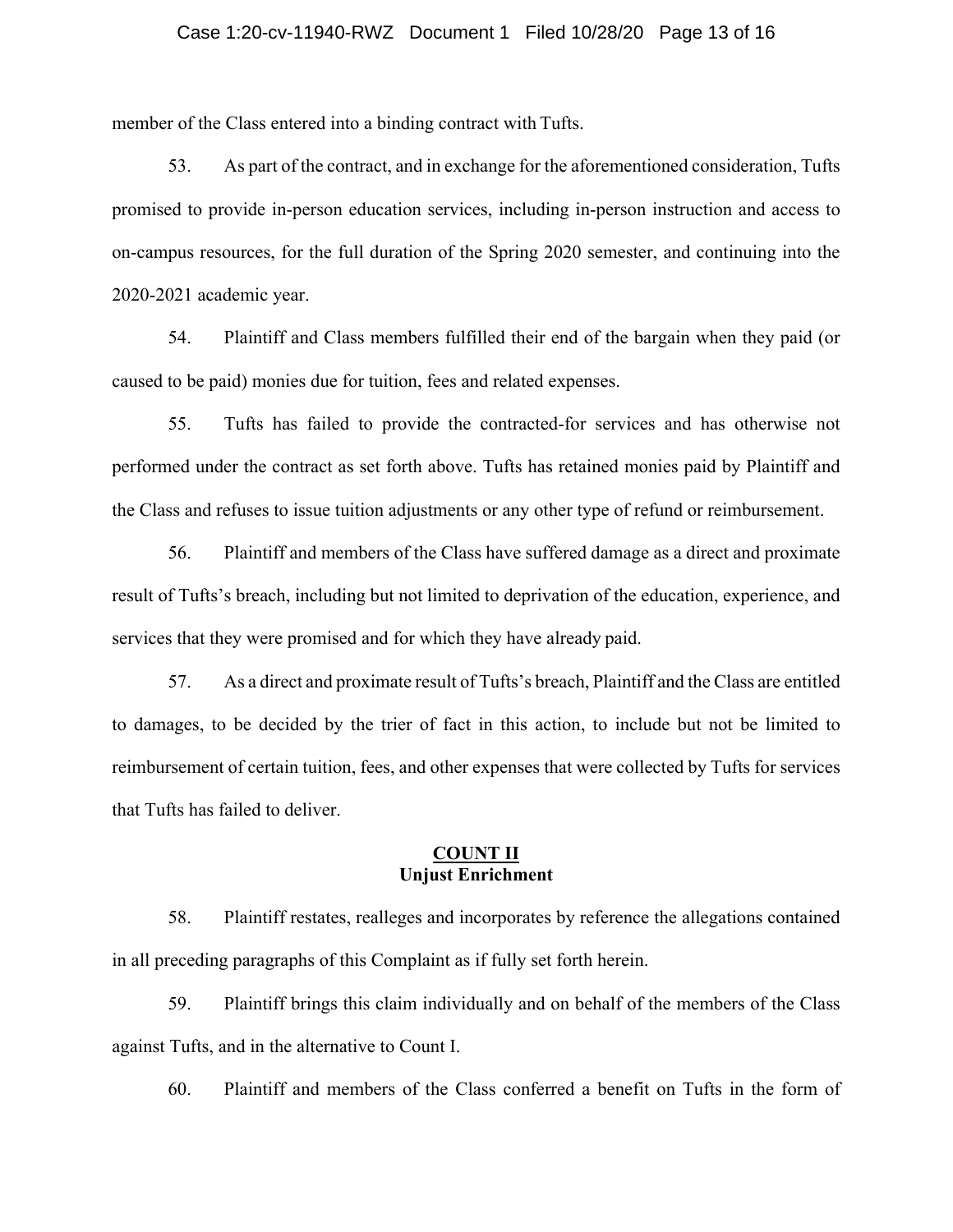#### Case 1:20-cv-11940-RWZ Document 1 Filed 10/28/20 Page 14 of 16

monies paid for tuition, fees and related expenses in exchange for certain service and promises. This tuition was intended to cover in-person educational services for the academic semester.

61. Tufts benefited, voluntarily accepting and retaining the monies Plaintiff and members of the Class paid.

62. Plaintiff and members of the Class did not pay for course credits. Plaintiff and members of the Class paid for the services Tufts promised, which they did not receive.

63. Tufts unfairly and inequitably retained the tuition and fees paid by Plaintiff and the members of the Class, and failed to provide the services for which the tuition and fees were collected.

64. The online education services Tufts substituted for the in-person education for which Plaintiff and Class members paid has a substantially lesser value, but Tufts has nonetheless retained full payment.

65. It would be unjust and inequitable for Tufts to retain benefits in excess of the services it provided, and Tufts should be required to disgorge any tuition, fees and related expenses that exceed the value of online education.

#### **PRAYER FOR RELIEF**

 WHEREFORE, Plaintiff, individually and on behalf of all others similarly situated, seeks judgment against Defendant as follows:

A. For an order certifying the Class under Rule 23 of the Federal Rules of Civil Procedure and naming Plaintiff as representative of the Class and Plaintiff's attorneys as Class Counsel to represent the Class;

B. For an order finding in favor of Plaintiff and the Class on all counts asserted herein;

C. For damages in amounts to be determined by the Court and/or jury;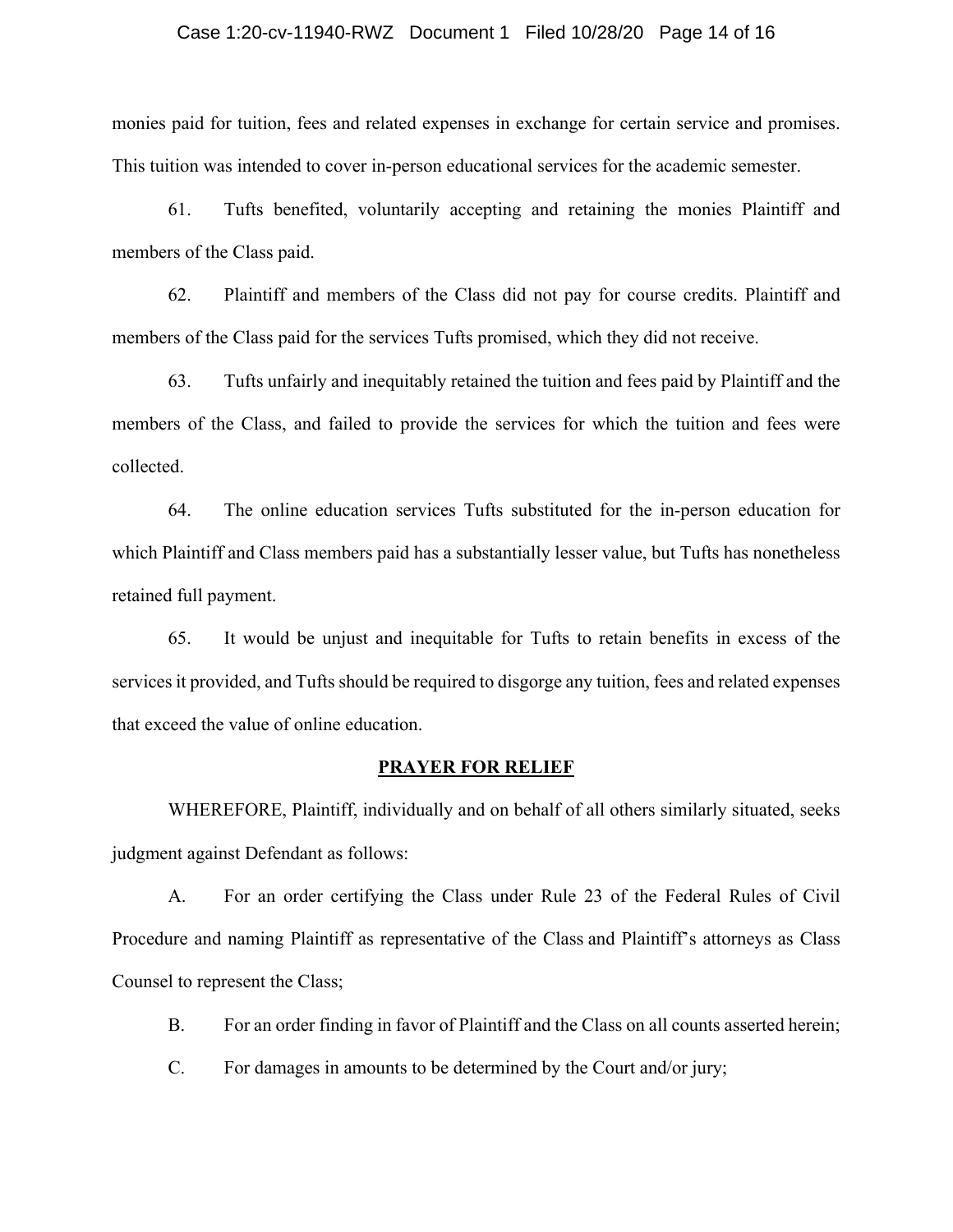D. For prejudgment interest on all amounts awarded;

E. For an order of restitution and all other forms of equitable monetary relief, including disgorgement;

F. For injunctive and declaratory relief as pleaded or as the Court may deem proper;

G. For an order awarding Plaintiff and the Class reasonable attorneys' fees and expenses and costs of suit; and

H. All other relief to which Plaintiff and members of the Class may be entitled by law or in equity.

## **JURY DEMAND**

Pursuant to Federal Rule of Civil Procedure 38(b), Plaintiff demands a trial by jury of any and all issues in this action so triable of right.

Dated: October 28, 2020 Respectfully submitted,

CARMEN BRUCKNO*, on behalf of herself and all others similarly situated.* 

 By: */s/Christopher M. Lefebvre, Esq.* Consumer & Family Law Center of Claude F. Lefebvre | Christopher M. Lefebvre, PC PO Box 479 • Pawtucket • 02862 Tel: (401) 728-6060 • Fax: (401) 728-6534 chris@lefebvrelaw.com BBO# 629056

*/s/Yvette Golan* 

Yvette Golan\* **THE GOLAN FIRM**  2000 M Street, NW, Suite #750-A Washington, D.C. 20036 T: (866) 298-4150 F: (928) 441-8250 ygolan@tgfirm.com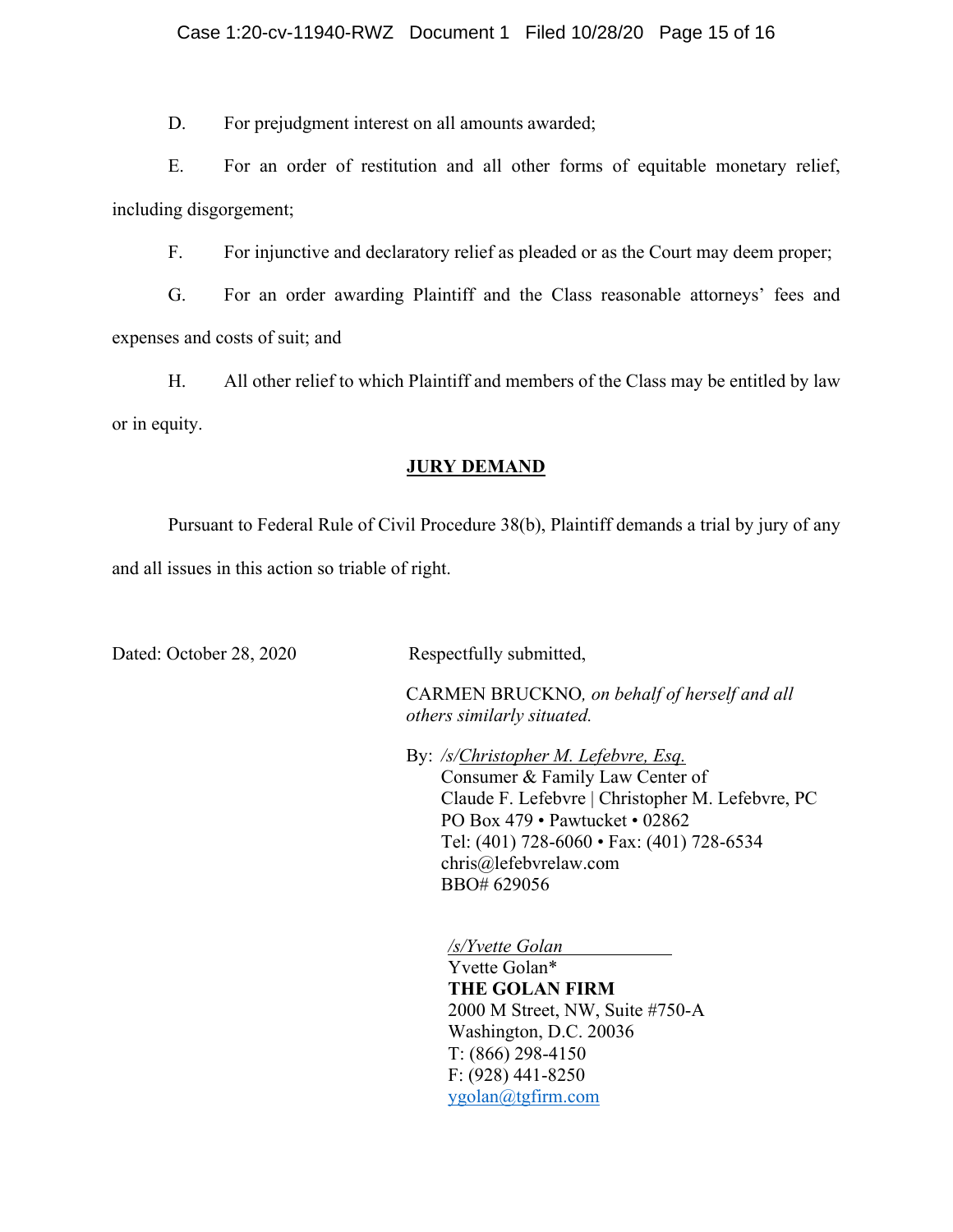James A. Francis\* John Soumilas\* David A. Searles\* Edward H. Skipton\* **FRANCIS MAILMAN SOUMILAS, P.C.**  1600 Market Street, Suite 2510 Philadelphia, PA 19103 T: (215) 735-8600 F: (215) 940-8000 jfrancis@consumerlawfirm.com jsoumilas@consumerlawfirm.com dsearles@consumerlawfirm.com eskipton@consumerlawfirm.com

*\*Pro hac vice to be filed* 

*Attorneys for Plaintiff*